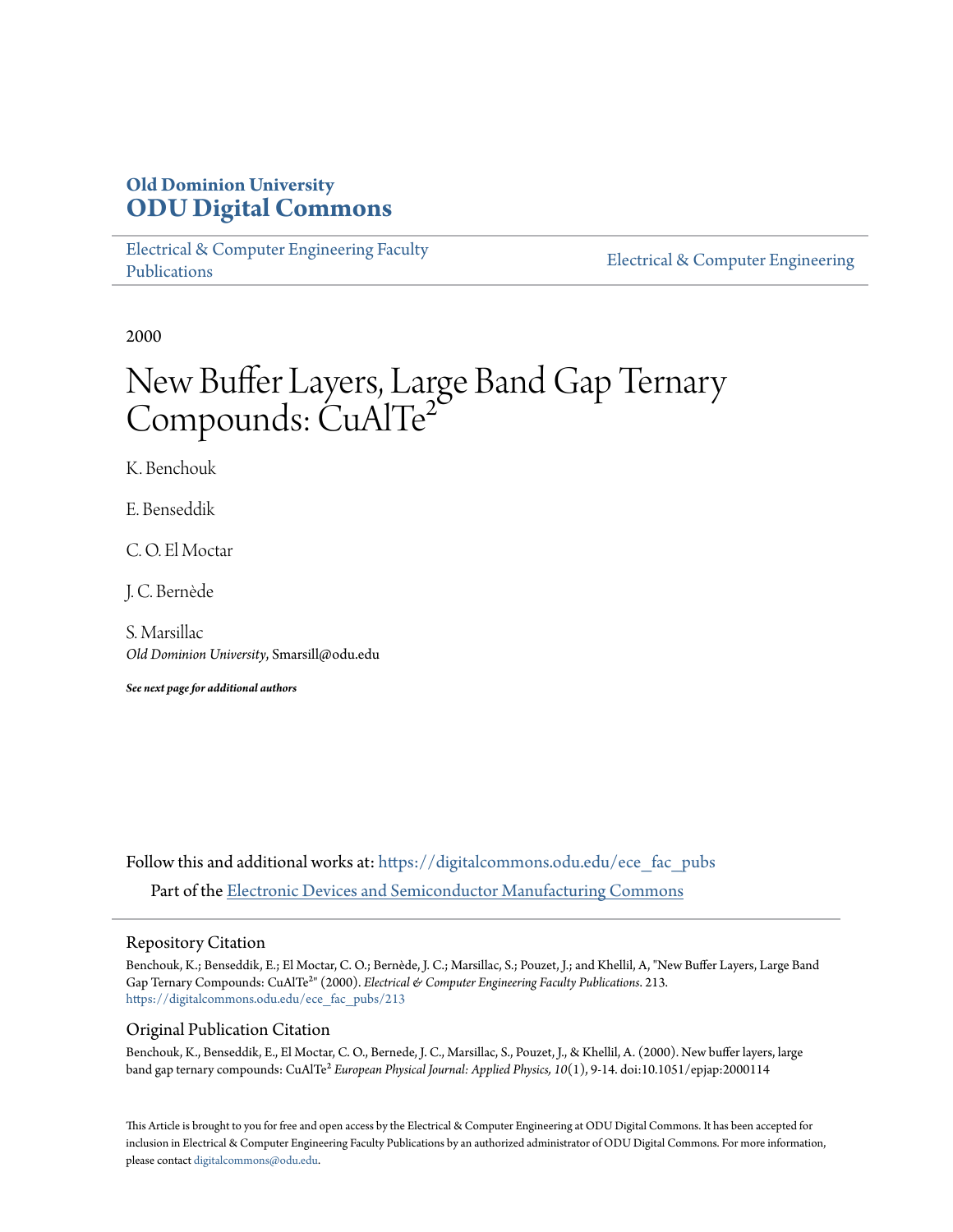### **Authors**

K. Benchouk, E. Benseddik, C. O. El Moctar, J. C. Bernède, S. Marsillac, J. Pouzet, and A Khellil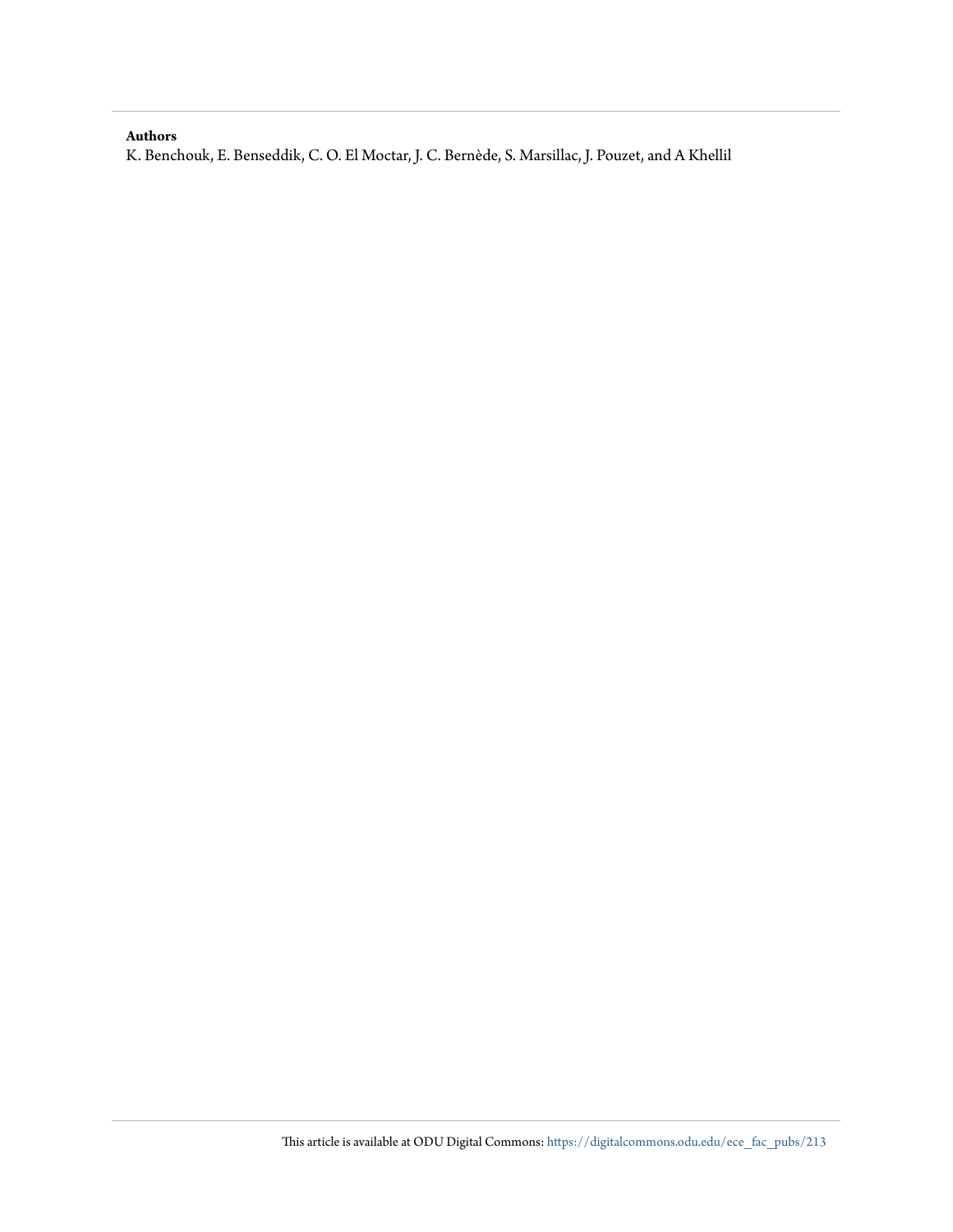# **New buffer layers, large band gap ternary compounds: CuAlTe2**

K. Benchouk<sup>1</sup>, E. Benseddik<sup>2</sup>, C.O. El Moctar<sup>3</sup>, J.C. Bernède<sup>3,a</sup>, S. Marsillac<sup>3</sup>, J. Pouzet<sup>3</sup>, and A. Khellil<sup>1</sup>

<sup>1</sup> Université d'Oran, Laboratoire de Physique des Matériaux et Composants pour l'Électronique, B.P. 1524, El Mnaouer Oran, Algeria

 $^2$ Université de Cadi Ayyad, Faculté des Sciences et Technique, B.P. 618, Guéliz, Marrakech, Morocco

<sup>3</sup> Université de Nantes, Équipe de Physique des Solides pour l'Électronique, Groupe couche minces et Matériaux nouveaux, FSTN, 2 rue de la Houssinière, B.P. 92208, 44322 Nantes Cedex 03, France

Received: 10 September 1998 / Revised: 4 November 1999 / Accepted: 20 January 2000

Abstract. After deposition, by evaporation under vacuum, of Al/Cu/Te. multilayer structures, annealing at 673 K or more for half an hour, under argon flow, allows CuAlTe<sub>2</sub> films crystallised in the chalcopyrite structure to be obtained. The optical and electrical properties are interpreted by introducing the influence of impurity foreign phases present in the films. The optical properties are sensitive to the small  $\rm Al_2O_3$ domains randomly distributed into the CuAlTe<sub>2</sub> polycrystalline matrix. The optical band gap is slightly increased (2.35 eV) by the presence of alumina. The conductivity measurements show that a short circuit effect can be induced by a binary  $Cu_{2-x}Te$  degenerate phase present at the surface of the films. This effect can be suppressed by KCN etching of the samples that allows the superficial foreign phase to be dissolved.

**PACS.** 68.55.Jk Structure and morphology; thickness – 81.15.Ef Vacuum deposition

# **1 Introduction**

I-III-VI<sup>2</sup> chalcopyrites have received serious attention as attractive candidates for active layers in polycrystalline thin films [1,2]. The production of efficient devices based on  $Cu(In, Ga)Se<sub>2</sub> film as an absorber, has been tied closely$ with the use of CdS windows [3]. The CdS is deposited by chemical bath deposition. However, while this technique provides conformal coverage of the absorber semiconductor, it is not suitable for industrial processes. Moreover, the use of cadmium raises the apprehension of consumers for ecological reasons.

Therefore, elimination of CdS is viewed as a major contribution to reducing the negative environmental perception of technology. One possibility is to substitute for CdS another thin film with similar properties (band gap  $# 2.5$  eV, *n* and *p* types of material accessible, lattice matching with  $Cu(In,Ga)Se<sub>2</sub>$ , stability, etc.).

In the ternary I-III-VI<sub>2</sub> family, CuAlX<sub>2</sub> appear as good candidates for buffer layers in  $Cu(In,Ga)Se<sub>2</sub>$  based solar cells. They have the same chalcopyrite structure, their band gap varies from  $2 \text{ eV}$  (X = Te) to  $3.5 \text{ eV}$  (X = S) and they can be either  $p$  or  $n$  type. We have shown earlier [4] that CuAlTe<sub>2</sub> films can be obtained by post-annealing under argon flow of Cu/Al/Te/Al...Cu/Al/Te sequentially deposited structures.

In this paper, after checking the quality of the films by X-ray diffraction, scanning electron microscopy and microprobe analysis, they are optically and electrically characterized. It is shown that an upper binary compound  $(Cu_{2-x}Te)$  layer is present at the surface of the film. After removing this layer by a KCN treatment, as expected, the films behave like a semiconductor with a large band gap, as expected.

## **2 Experimental technique**

The process used to achieve  $CuAlTe<sub>2</sub>$  films has been described earlier [4], it will only be briefly recalled here. The films were sequentially deposited on soda lime glass in vacuum  $(5 \times 10^{-5} \text{ Pa})$  by thermal evaporation from three tungsten crucibles to give Cu/Al/Te/Al...Cu/Al/Te layers. The CuAlTe<sub>2</sub> films were synthesised by reaction between the constituents during a half hour post-annealing under argon flow. The evaporation rates and layer thicknesses were measured in situ by the vibration quartz method. The thickness of the thin layers of the constituents were calculated in order to achieve the desired composition. The total thickness was  $1 \mu m$ .

The quality of the films was checked by X-ray diffraction (XRD), scanning electron microscopy (SEM) and microprobe analysis. Then the  $CuAlTe<sub>2</sub>$  films were characterized electrically and optically. The absorption coefficient of the films has been deduced from the transmission of two samples with different thicknesses [5], while conductivity measurements were done after gold electrode deposition on planar samples.

<sup>a</sup> e-mail: jean-christian.bernede@physique.univ-nantes.fr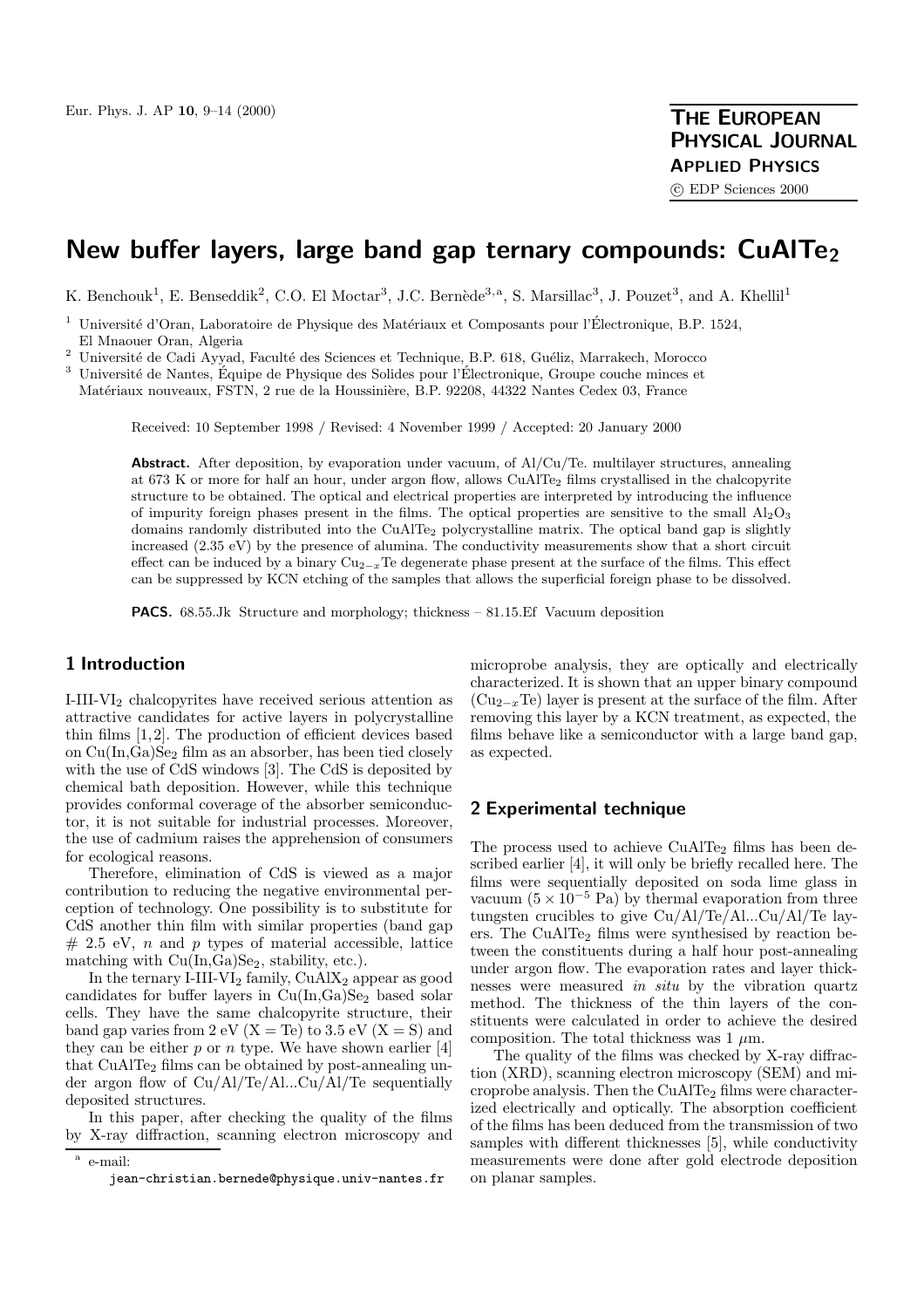The optical measurements were carried out at room temperature using a Cary 2300 spectrophotometer. The optical density (O.D) was measured at wavelengths  $2-0.5 \ \mu m^1$ . For electrical measurements, gold electrodes were evaporated after the deposition of the thin films. Gold was selected because it gives a good ohmic contact. The films' dc conductivity was measured with an electrometer between 100 K and 500 K.

#### **3 Experimental results**

#### **3.1 Film quality**

We have shown in an earlier paper [4] that the optimum annealing time is half an hour. Therefore all the films studied in the present work have been annealed for half an hour.

The microprobe analysis showed that the films could be strongly contaminated by oxygen (up to 40 at. $%$ ) during the deposition process. Therefore, while the deposition rate of aluminium has been increased up to 1 nm/min, the deposited aluminium films were immediately covered with a chalcogene layer in order to prevent oxide formation. By using such a process, the relative atomic concentration of oxygen present in the films at the end of the deposition was decreased to 8 at.%, whatever the annealing temperature (673 or 773 K).

The typical thin film composition of a good film is: Te 46 at.%, Cu 21 at.%, Al 24 at.% and oxygen 9 at.%. The small aluminium excess is bonded to oxygen to give Al2O<sup>3</sup> amorphous micro-domains randomly distributed in a CuAlTe<sup>2</sup> (Fig. 1) polycrystalline matrix. The presence of some  $\rm Al_2O_3$  in the films with the deposition conditions used is probable as shown by Kim et al. [4]. However, since a careful observation of the DRX diagram does not indicate the presence of an amorphous phase,  $Al_2O_3$  should be present in the films in very small domains, it may accumulate at the grain boundaries. Moreover, some oxygen can be substituted to some Te in the CuAlTe<sub>2</sub> and can also be intercalated.

If it can be seen that there are neither pinholes nor cracks in the films (Fig. 2a), the visualisation of the films with higher magnification shows that they are polycrystalline. Some large crystallites are randomly distributed onto the films (Fig. 2b). It can be seen by microprobe analysis that they can be attributed to some  $Cu_{2-x}Te$ compound.

The average grain size in the polycrystalline matrix is about 50–100 nm while the superficial binary compound micro-crystallites are larger (100–300 nm). The binary compound, can be etched by KCN solution. The KCN concentration used is 0.1 M. After etching (Fig. 2c), while the broad binary crystallites have disappeared, the surface of the films appears quite rough. The presence of  $Cu_{2-x}Te$ binary compound before etching is also visible in the XRD diagrams (Fig. 1). The cross-section of films (Fig. 3) shows



Fig. 1. X-ray diffraction diagrams of 1  $\mu$ m thick CuAlTe<sub>2</sub> films ( $\lambda$  Cu K $\alpha$  = 0.153406 nm-peaks labeled are CuAlTe<sub>2</sub>); (a) annealed for half an hour at 773 K, (b) annealed for half an hour at 673 K, (c) after removing the  $Cu<sub>x</sub>Te$  phase by etching in KCN.

that only small crystallites, typical of the CuAlTe<sub>2</sub> compound, are visible in the bulk, which confirms that the binary is only present at the surface of the films.

Figure 1a shows the X-ray diagram of a 1  $\mu$ m thick film after annealing at 773 K, whereas Figure 1b is the diagram obtained from a sample deposited in the same run but annealed at 673 K. It can be seen that these temperatures allow one to obtain well-crystallised CuAlTe<sub>2</sub> films. If the peak intensity increases with the annealing temperature, the amount of binary phase also increases.

<sup>1</sup> Optical measurement have been carried out at the LPC IMN.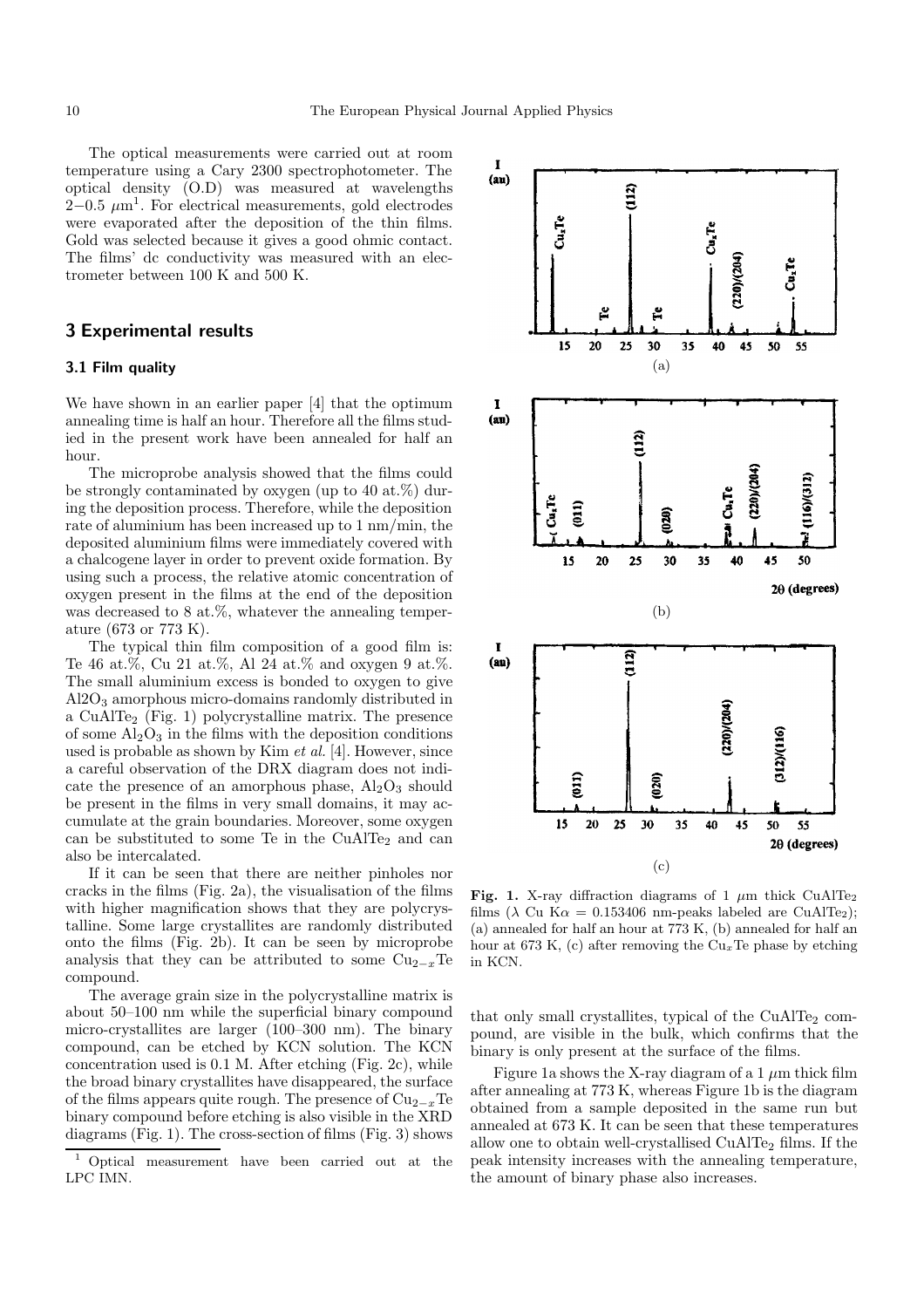

**Fig. 2.** Micrograph of a 1  $\mu$ m thick CuAlTe<sub>2</sub> film; (a) small magnification, (b) large magnification, (c) "after KCN" etching 1 min in 0.1 M KCN.

This result is in good agreement with earlier results [4]. After a half hour annealing at 673 K, as usual for chalcopyrite compounds such as  $\text{CuInSe}_2$  [7], the (112) peak dominates, which shows that the crystallites of the films are oriented along the (112) direction. Moreover, the (101) and (103) peaks typical of the chalcopyrite structure are visible (Fig. 1). Therefore,  $CuAlX<sub>2</sub>$  films crystallised in the chalcopyrite structure have been synthesised using the technique described above.



Fig. 3. Micrograph of a cross-section of a CuAlTe<sub>2</sub> film.

The CuAlTe<sub>2</sub> crystallises in the  $D^{12}$  space group with  $a = 5.964$  Å  $c = 11.975$  Å [8]. When these parameters are calculated from the inter-planar spacing measured by XRD, it can be seen that there is a small increase of the lattice parameters:  $a = 6.042$  Å and  $c = 11.975$  Å. As discussed earlier, some oxygen can be substituted for selenium and intercalated in the films. With the oxygen size being smaller than that of tellurium, a decrease of the lattice parameter should be expected in the case of substitution, however, some oxygen can be also intercalated; in that case [9] the structural unit would increase, which is the present case. Therefore, there is probably some intercalation effect during the crystallisation process of the film.

#### **3.2 Optical and electrical characterisation**

All the films studied below were annealed for half an hour at 673 K. The absorption coefficients  $\alpha$  were calculated from the measured transmission  $T(\log(1/T) = O.D)$  (optical density) of two samples with different thicknesses:

$$
\alpha = \frac{1}{t_2 - t_1} \log \frac{T_1}{T_2}
$$

·

Where t is the thickness of the film. The plot of  $(\alpha h\nu)^2$ vs. the photon energy is reported in Figure 4. The direct optical band gap deduced from the high absorption domain is 2.3 eV. It should be noted that some absorption subsists below the threshold energy value, which will be discussed below.

In Figure 5 we show the conductivity,  $\sigma$ , of a typical film in an Arrhenius plot (log  $\sigma$  vs.  $10^3/T$ ). It can be seen that before etching (Fig. 5a),  $\sigma$  increases with the temperature, however the activation energy is relatively weak even in the high temperature domain. This behaviour is not expected for a semiconductor with quite a large band gap. The room temperature conductivity is very high ( $\sigma_{300\,\text{K}} = 10 \,\Omega^{-1} \,\text{cm}^{-1}$ ); this is the behaviour of a degenerated semiconductor rather than a classical semiconductor.

We have shown above that on the surface of the films there is a  $Cu_{2-x}Te$  impurity phase that is highly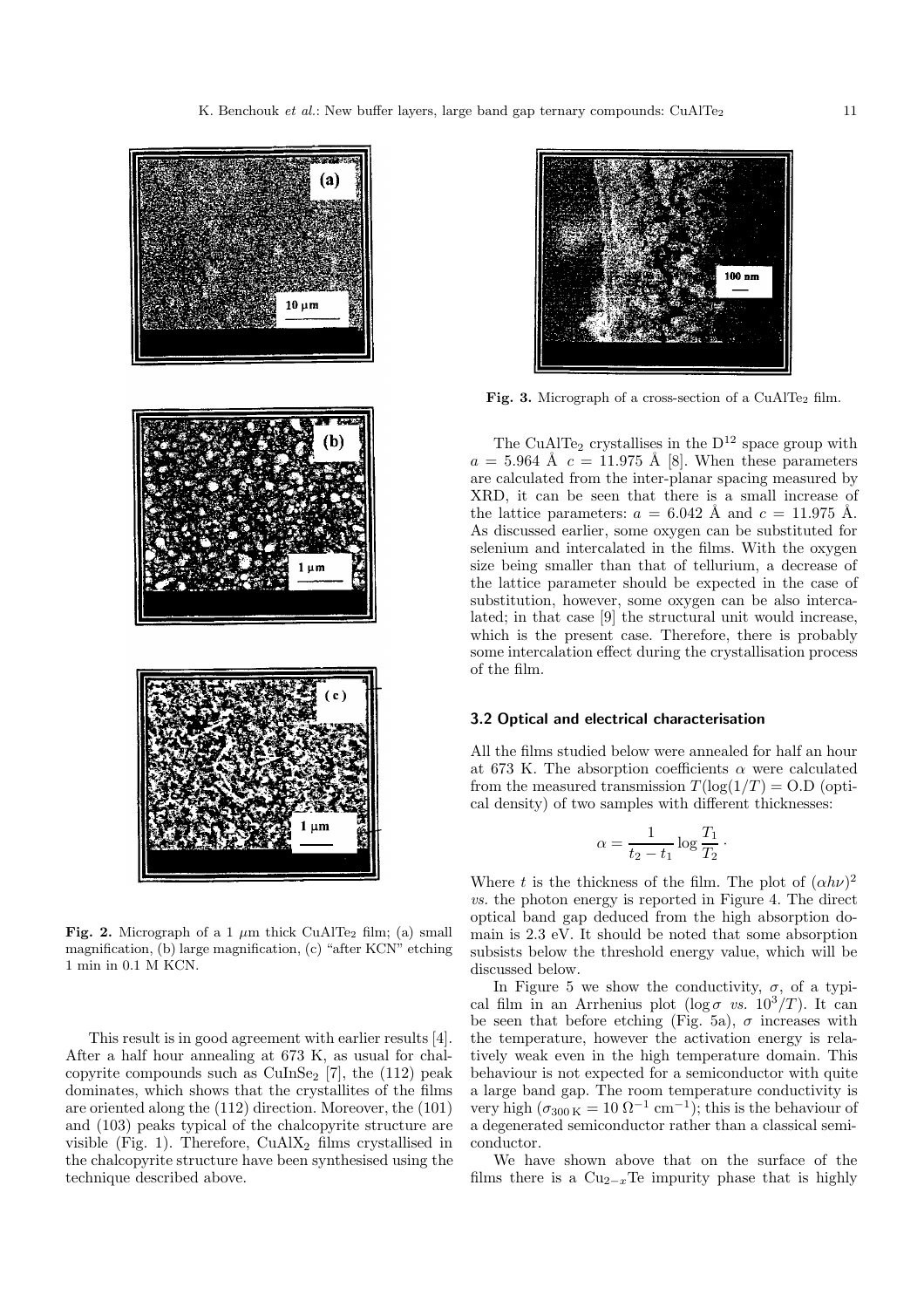

**Fig. 4.** Curve of  $(\alpha h\nu)^2$  versus energy.

conductive. After removal of this phase by treatment in a KCN solution the results are significantly different (Fig. 5b). The conductivity at room temperature was  $10^{-1}$   $\Omega^{-1}$  cm<sup>-1</sup>. It was possible to measure a variation in the conductivity of over two orders magnitude in the temperature domain 160–500 K.

### **4 Discussion**

The results of the optical and electrical measurements will be discussed below in the light of the physicochemical characterisation of the films. XRD diagrams have shown that the main phase present in the films is  $CuAlTe<sub>2</sub>$  with a chalcopyrite structure. However, it has been shown by microprobe analysis that some oxygen is systematically present in the films (8 at.%). This oxygen contamination should be correlated to the measured tellurium and copper deficiency. If we consider that the aluminium excess is bonded to oxygen to form  $Al_2O_3$  we can conclude that after KCN etching the films consist of a CuAlTe<sub>2</sub> polycrystalline matrix where an  $Al_2O_3$  amorphous impurity is randomly distributed in small amounts. We have shown that the band gap deduced from density measurements is 2.35 eV which is sensibly higher than the usual value of 2.06 eV measured in CuAlTe<sub>2</sub> [10].

This small increase of the optical gap can be explained by the presence of the small  $Al_2O_3$  domains randomly distributed in the CuAlTe<sub>2</sub> polycrystalline matrix. In a heterogeneous system we can assume that the sample can be divided into two phases. If  $N_{\text{ternary}}$  and  $N_{\text{oxide}}$  are the respective densities of the CuAlTe<sub>2</sub> and  $Al_2O_3$  particles in the films,  $\alpha$  the absorption coefficient, is assumed to be given by [11]:

$$
\alpha = \frac{\alpha_{\text{CuAlX}_2} N_{\text{CuAlX}_2} + \alpha_{\text{oxide}} N_{\text{oxide}}}{N_{\text{CuAlX}_2} + N_{\text{oxide}}}
$$



Fig. 5. Temperature dependance of the conductivity of CuAlTe<sub>2</sub> films *versus* the inverse of the temperature; (a) as annealed samples, (b) after removing the  $Cu<sub>x</sub>Te$  phase by etching in KCN.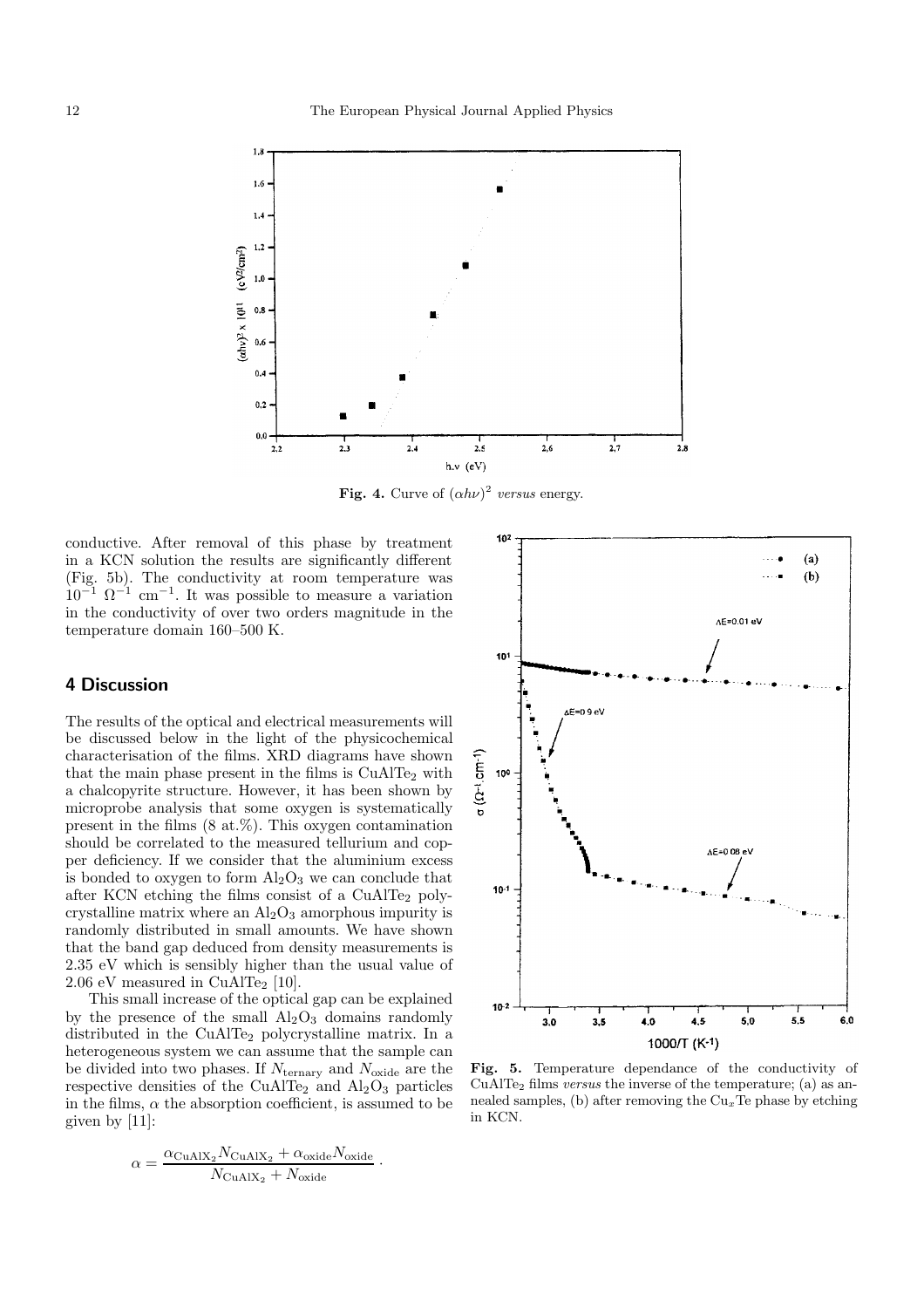**Table 1.** Conductivity measurements.

| conductivity $(\Omega^{-1}$ cm <sup>-1</sup> ) |                  |                                     |
|------------------------------------------------|------------------|-------------------------------------|
| $10^{1}$                                       | 0.01             |                                     |
| $10^{-1}$                                      | 0.9              | 0.08                                |
|                                                | Room temperature | $\Delta E_1$ (eV) $\Delta E_2$ (eV) |

Where  $\alpha_{\rm CuAlX_2}$  and  $\alpha_{\rm oxide}$  are the absorption coefficients of the  $CuAlX<sub>2</sub>$  and oxide phase respectively. From the equation,  $\alpha$  will depend on the absorption coefficient of the oxide phase and therefore on its optical band gap. Since the  $\text{Al}_2\text{O}_3$  band gap ( $E_\text{g} = 8.7 \text{ eV}$ ) is greater than that of CuAlTe<sub>2</sub>,  $(E_{\text{S}\text{CuAITe}_2} = 2.06 \text{ eV})$  there will be some shift  $(\Delta E_{g})$  of the band gap [11]. The measured optical band gap will be larger than that expected for a pure chalcogenide compound.

However, as no amorphous phase is evidenced by XRD analysis, and since some oxygen may be substituted and intercalated in the CuAlTe<sub>2</sub> matrix, we can assume that the gap is also modified by the presence of oxygen. It has been shown by Hill [12] that the energy gap of a semiconductor alloy varies with its composition.

The main values deduced from the conductivity measurements are reported in Table 1. It can be seen from Table 1 and Figure 5 that before and after etching the films exhibit a very different behaviour. Before KCN etching, the near zero (0.01 eV) activation energy and the high room temperature conductivity should be attributed to the superficial  $Cu_{2-x}Te$  compound, a degenerate semiconductor. As observed by SEM, the binary compound is randomly distributed at the surface of the films. A percolation law such as that obtained by the fluctuation induced tunnelling conduction model in disordered materials [13] can explain the small activation of the conductivity with the reciprocal temperature.

After KCN etching, the room temperature conductivity and activation energy values are typical of inorganic semiconductors. It was possible to measure the conductivity increase by over two orders of magnitude. The resulting curve in the Arrhenius plot has linear points. At high temperature  $(T > 350 \text{ K})$  we can extract from the slope, an activation energy of 0.92 eV. At low temperature the activation energy is 0.08 eV.

Classically in the higher temperature domain, semiconductivity follows the law:

$$
\sigma = \sigma_0 \exp \left( - \frac{E_{\rm g}}{2 k T} \right)
$$

with k being the Boltzmann constant.

Therefore from the measured activation energy (0.92 eV) we can estimate the electrical band gap at  $E_0 = 1.82$  eV, this is slightly smaller than the expected optical band gap (2.06 eV). This small difference is probably related to the disorder present in the films, which induces band tail formation of localised states [14,15].

It has been shown that rather high sub-band gap absorption coefficients were observed for films containing second phase particles. This absorption is present in our samples as shown in Figure 4. Probably, in the temperature range concerned here, the measured activation energy corresponds to carriers issued from localised states of the band tail to the band of extended states. In that case the conductivity is more precisely given by [16]:

$$
\sigma = \sigma' \exp\left(-\frac{\Delta E'}{kT}\right).
$$

With, in the case of p type conductivity,  $\Delta E' = E_F - E_B =$  $\Delta W$ . Where  $\Delta W$  is the hopping energy in the localised states,  $E_{\rm B}$  is the energy limit of the band tail and  $E_{\rm F}$  is the Fermi level.

Therefore, the presence of the band tail induced in the band gap could explain the small discrepancy between the expected band gap value and the values deduced from electrical measurements.

In the low temperature domain, the activation energy could be attributed to activation of carriers from an energy level introduced in the band gap by some defects/or impurities. Such ionisation energy (80 meV) has already been measured in these ternary compounds [17,18].

It should be noted that activation energies of about 80 meV have already been attributed to intrinsic defect levels such as vacancies and/or interstitial of the elements [14]. Another possibility is that the conductivity is governed by grain boundary scattering. For this case it has been shown [19] that

$$
\sigma \approx \exp\left(-\frac{q\Phi_{\rm B}}{kT}\right).
$$

With  $\Phi_{\rm B}$  being the barrier height at the grain boundary. However, the room temperature conductivity is quite high, and not very different from the expected value for a single crystal. The temperature domain covered by the variation law giving  $E = 80$  meV is very large; down to 300 K, which is quite unusual for such polycrystalline films [16].

# **5 Conclusion**

It has been shown that CuAlTe<sub>2</sub> films can be obtained from Cu/Al/Te...multilayer structures after a half hour annealing at 673 K.

Some binary compound forms at the surface of the films, which strongly influences the conductivity of the films. After KCN etching the measured conductivity is mainly controlled by the CuAlTe<sub>2</sub> properties. The optical properties of the films are also modified by foreign contributions: the small  $\rm Al_2O_3$  domains randomly distributed